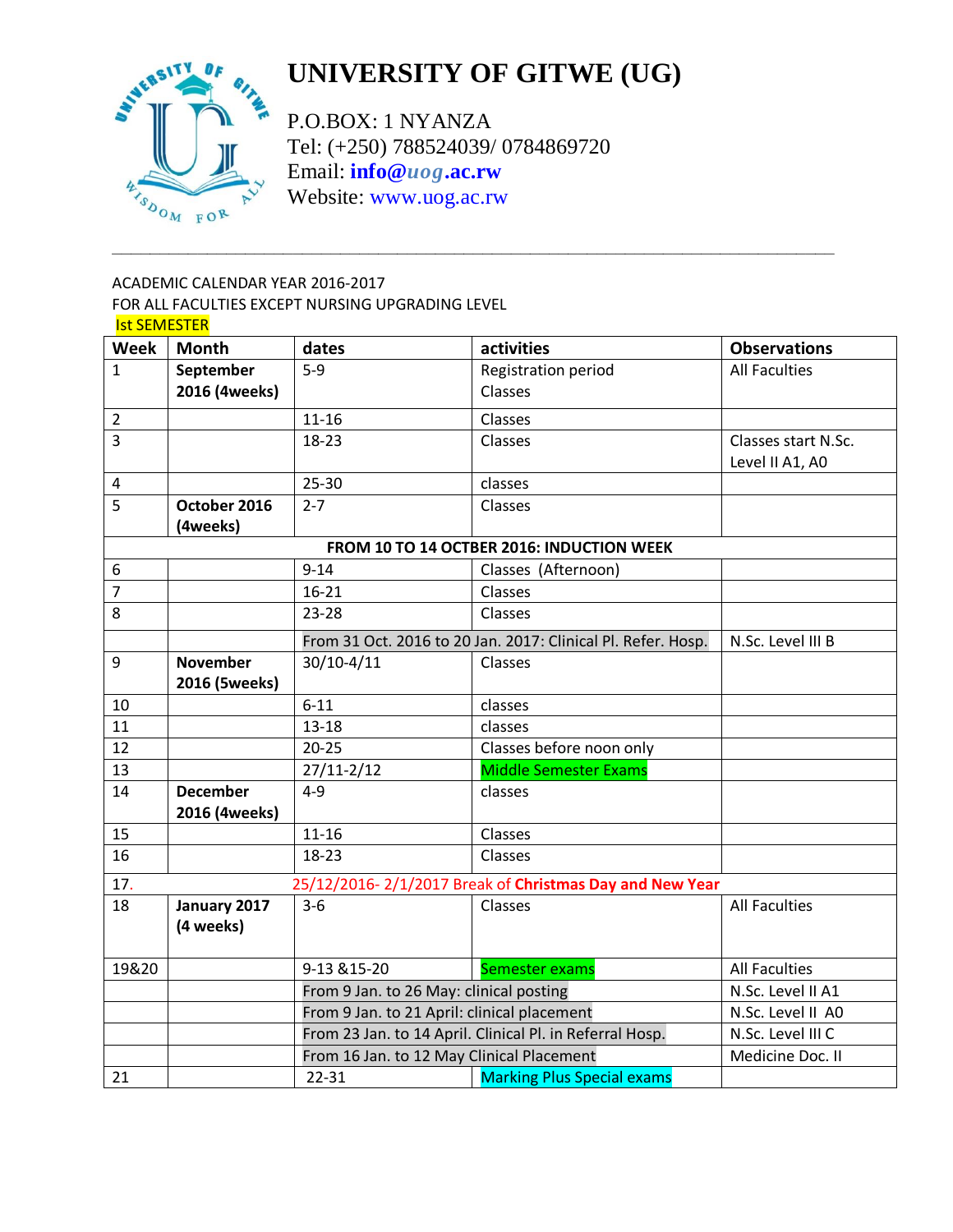|       | 2 <sup>nd</sup> SEMESTER ACADEMIC YEAR 2016-2017         |                                                           |                                                           |                      |  |  |
|-------|----------------------------------------------------------|-----------------------------------------------------------|-----------------------------------------------------------|----------------------|--|--|
|       | February 2017                                            | 1/2/2017                                                  | Holiday                                                   | Heroes' day          |  |  |
|       | (4 weeks)                                                |                                                           |                                                           |                      |  |  |
| 22    |                                                          | $5 - 10$                                                  | Classes                                                   | <b>All Faculties</b> |  |  |
| 23    |                                                          | $12 - 17$                                                 | Classes                                                   |                      |  |  |
| 24    |                                                          | 19-24                                                     | Classes                                                   |                      |  |  |
| 25    | <b>March</b><br>2017(4weeks)                             | $28/2 - 3/3$                                              | Classes                                                   |                      |  |  |
| 25    |                                                          | $5 - 10$                                                  | Classes                                                   |                      |  |  |
| 26    |                                                          | $12 - 17$                                                 | Classes                                                   |                      |  |  |
| 27    |                                                          | 19-24                                                     | Classes                                                   |                      |  |  |
| 28    |                                                          | 26-31                                                     | Classes before noon (Afternoon -<br>Self-study for exams) |                      |  |  |
| 29    | April 2017<br>(4 weeks)                                  | $2 - 6$                                                   | <b>Mid Semester Exams</b>                                 |                      |  |  |
|       |                                                          |                                                           | From 1 Apr. to 30 June: Industrial attachment             | C. Sc. Level IV      |  |  |
|       |                                                          | 7/4/2017                                                  | <b>Genocide Memory</b>                                    | No classes           |  |  |
| 30    |                                                          | $7 - 13$                                                  | <b>Mourning week</b>                                      | <b>Break</b>         |  |  |
|       |                                                          | 16/4/2017                                                 | Holiday                                                   | <b>Easter Sunday</b> |  |  |
| 31    |                                                          | $17 - 21$                                                 | Classes                                                   |                      |  |  |
|       |                                                          |                                                           | From 17 April to 19 May: Clinical Posting                 | Level   Ao           |  |  |
|       |                                                          | From 17 April to 23 June: Clinical Posting                | Level I A1                                                |                      |  |  |
|       |                                                          | From 17 April to 7 July: Referral Hospital<br>Level III A |                                                           |                      |  |  |
| 32    |                                                          | $23 - 28$                                                 | Classes                                                   |                      |  |  |
|       | <b>May 2017</b><br>(5 weeks)                             | 1/5/2017                                                  | Holiday                                                   | <b>Labor Day</b>     |  |  |
|       |                                                          |                                                           | From 1 May to 30 June 2017: Clinical Placement            | Medicine Doc. I      |  |  |
| 33    |                                                          | $2 - 5$                                                   | Classes                                                   |                      |  |  |
| 34    |                                                          | $7 - 12$                                                  | Classes                                                   |                      |  |  |
|       |                                                          |                                                           | From 8/5 to 30/6/2017 Clinical Placement                  | Year III & IV MLT    |  |  |
| 35    |                                                          | 14-19                                                     | Classes                                                   |                      |  |  |
| 36    |                                                          | $21 - 26$                                                 | Classes                                                   |                      |  |  |
| 37    |                                                          | $28/5 - 2/6$                                              | Classes                                                   |                      |  |  |
| 38&39 | <b>June 2017</b><br>(5weeks)                             | 4-9 & 11-16                                               | <b>Final semester exams</b>                               |                      |  |  |
|       |                                                          | $10/7 - 4/8$                                              | <b>Preparation for NCNM Exam</b>                          | Level III A, B, C    |  |  |
|       | From 12/6 to 30/6/2017 Clinical Placement<br>Year II MLT |                                                           |                                                           |                      |  |  |
| 40&41 |                                                          | 18-28                                                     | <b>Marking and Transcript</b>                             |                      |  |  |
|       |                                                          |                                                           | preparation                                               |                      |  |  |
|       |                                                          | 29/6/2017                                                 | <b>Deliberation</b>                                       |                      |  |  |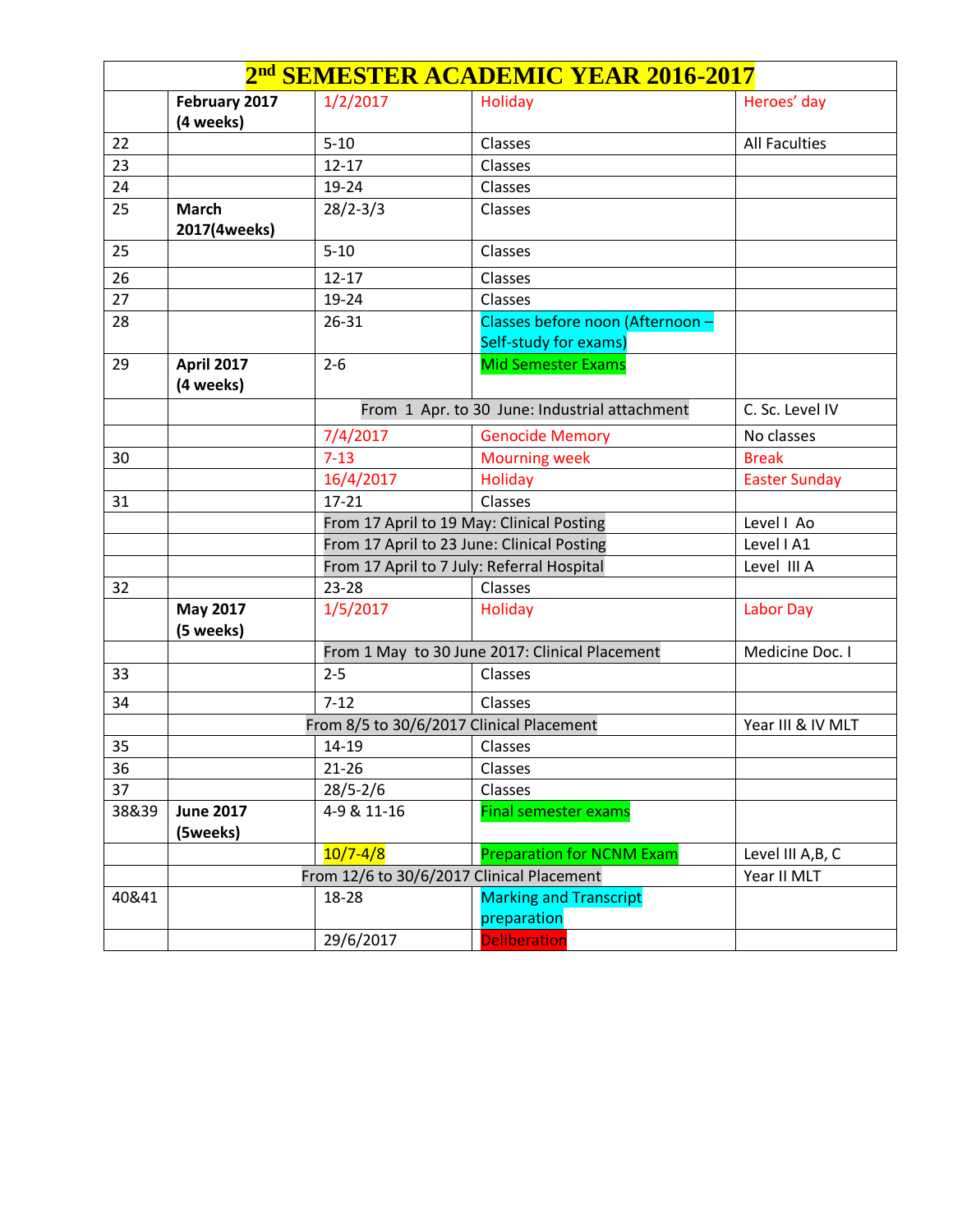|                                  | <b>RECESS TERM FROM July 2017</b>                                                                       |               |                                                            |                          |  |  |
|----------------------------------|---------------------------------------------------------------------------------------------------------|---------------|------------------------------------------------------------|--------------------------|--|--|
|                                  | From 1/7 to 8/8/2017 clinical Placement for Year III & IV MLT; from 1/7 to 25/8 Clin. Plac. Med. Doc. I |               |                                                            |                          |  |  |
| 42                               | <b>July 2017</b>                                                                                        | 5-7 & 9-11    | <b>Special Examen</b>                                      |                          |  |  |
|                                  | (4 weeks)                                                                                               |               |                                                            |                          |  |  |
| 43                               |                                                                                                         | $9 - 14$      | Classes                                                    | Faculty of C. Sc.        |  |  |
| 44                               |                                                                                                         | $16 - 21$     | Classes                                                    |                          |  |  |
| 45                               |                                                                                                         | 23-28         | <b>Classes</b>                                             |                          |  |  |
| 46                               | August 2017                                                                                             | $30/7 - 4/8$  | Classes                                                    |                          |  |  |
|                                  | (5 weeks)                                                                                               |               |                                                            |                          |  |  |
| 47                               |                                                                                                         | $6 - 11$      | <b>Special Tutorial Examinations</b> (STE)                 | <b>All Faculties</b>     |  |  |
|                                  |                                                                                                         |               | <b>Classes</b>                                             |                          |  |  |
| 48                               |                                                                                                         | 13-18         | <b>Classes</b>                                             |                          |  |  |
| 49                               |                                                                                                         | $20 - 25$     | Classes                                                    |                          |  |  |
| 50                               |                                                                                                         | 27-31         | Classes                                                    |                          |  |  |
|                                  |                                                                                                         | 31/8/2017     | <b>Deliberation</b>                                        |                          |  |  |
| 51                               | September 2017                                                                                          | $3 - 8$       | <b>Registration for the new</b><br>academic year 2017-2018 | <b>For all Faculties</b> |  |  |
| 52                               |                                                                                                         | September 11, | Classes start                                              |                          |  |  |
|                                  |                                                                                                         | 2017          |                                                            |                          |  |  |
| 21/9/2017<br>GRADUATION CEREMONY |                                                                                                         |               |                                                            |                          |  |  |

### **Notice:**

**1. Every academic activity must be organized according to this calendar in consultation with the HoDs, Deans, and the Deputy Vice- Chancellor of academics.**

**2. Teachers involved in internship for taking their annual leave have to deal with the respective HoD/ Dean and the Human Resource Officer in order to fix the suitable period to take it without any disturbance to established academic calendar.**

**3. To HoD/Dean to extract from the UG academic calendar, the appropriate calendar for his/her Faculty/Department.**

**Dr. Philippe HAKIZIMANA** 

**DVCA**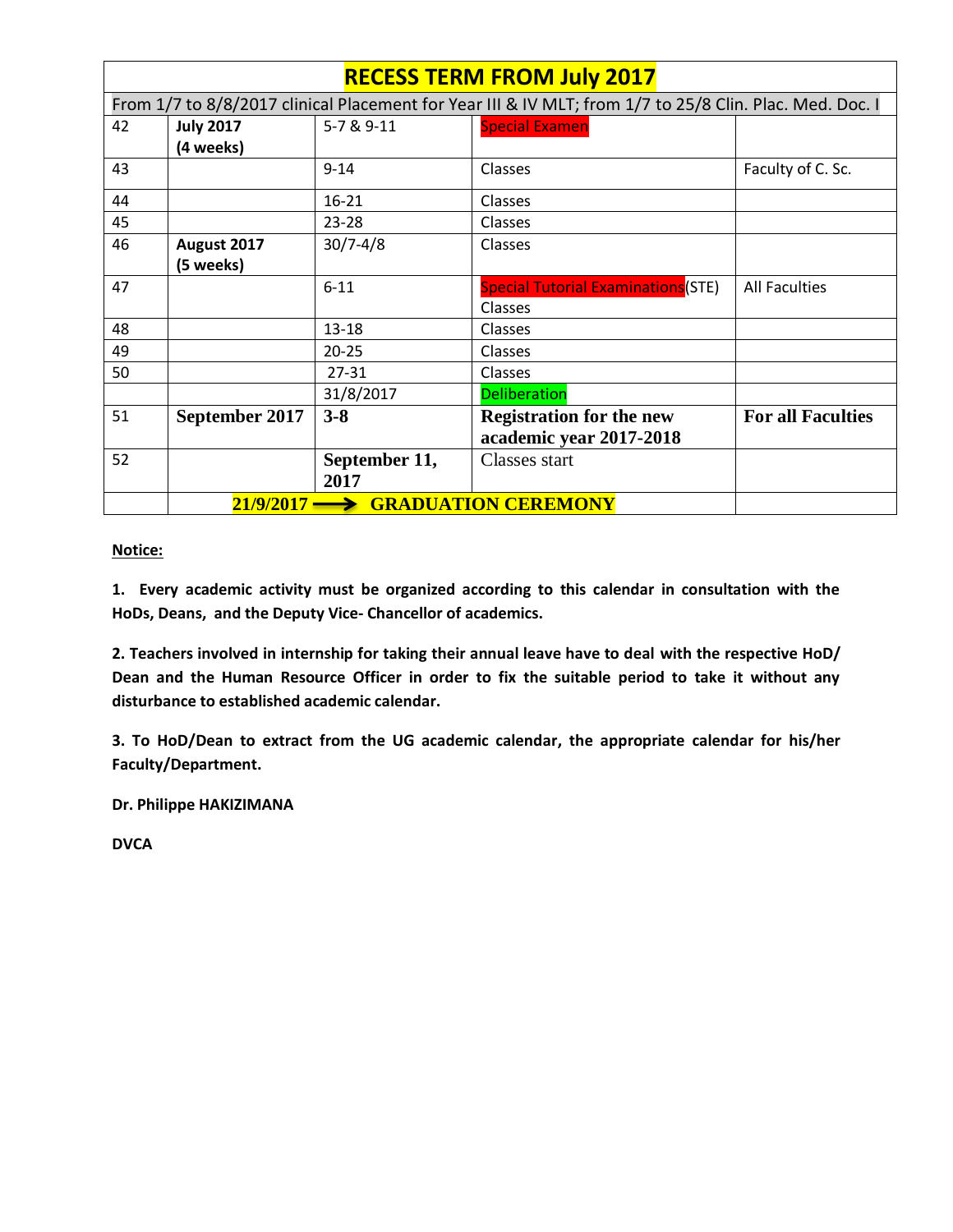

# **UNIVERSITY OF GITWE (UG)**

P.O.BOX: 1 NYANZA Tel: (+250) 788524039/ 0784869720 Email: **info@***uog***[.ac.rw](mailto:info@uog.ac.rw)** Website: [www.uog.ac.rw](http://www.uog.ac.rw/)

**\_\_\_\_\_\_\_\_\_\_\_\_\_\_\_\_\_\_\_\_\_\_\_\_\_\_\_\_\_\_\_\_\_\_\_\_\_\_\_\_\_\_\_\_\_\_\_\_\_\_\_\_\_\_\_\_\_\_\_\_\_\_\_\_\_\_\_\_\_\_\_\_\_\_\_\_**

#### **CLINICAL PLACEMENT PLAN 2016-2017**

#### **FOR NURSING UPGRADING LEVEL**

| Week | Month                  | dates              | activities                                         | <b>Observations</b> |
|------|------------------------|--------------------|----------------------------------------------------|---------------------|
|      | May 2017<br>(4weeks)   | $1/5 - 9/6$        | Clinical placement in the<br>Community             | Upgrading level     |
|      | October                | $10/7 - 27/10$     | Clinical placement in Referral<br>Hospital         | Upgrading           |
| 3    | Nov./2017-<br>Feb/2018 | $6/11 - 16/2/2018$ | <b>Clinical Placement in District</b><br>Hospitals | Upgrading           |

#### **Notice:**

**1. Every academic activity must be organized according to this calendar in consultation with the Deans and the Deputy Vice-Chancellor of academics.**

**2. Teachers involved in internship for taking their annual leave, they have to deal with the respective Dean and the Human Resource Officer in order to fix the suitable period to take it without any disturbance to established academic calendar.**

**Dr. Philippe HAKIZIMANA** 

**DVCA**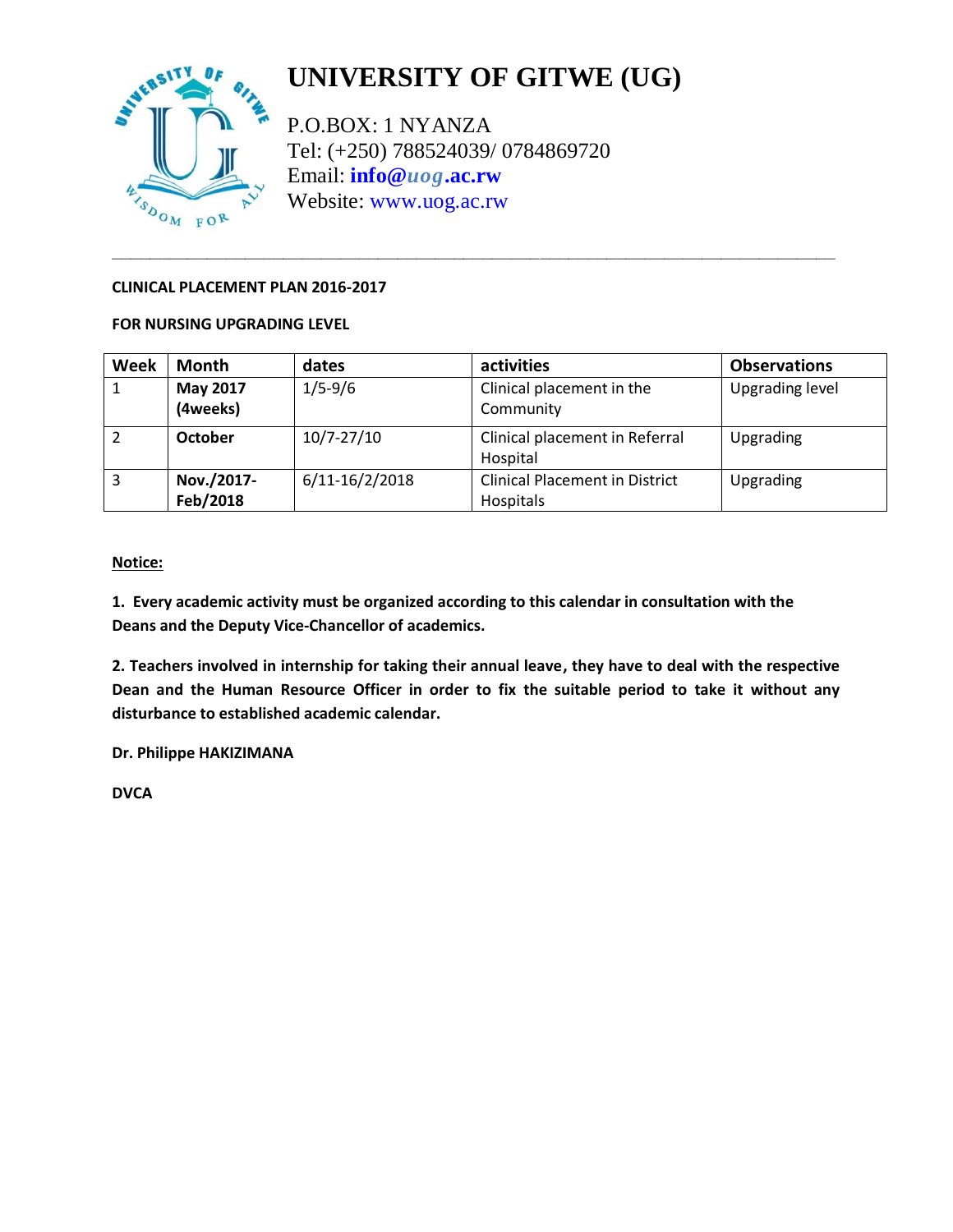

# **UNIVERSITY OF GITWE (UG)**

P.O.BOX: 1 NYANZA Tel: (+250) 788524039/ 0784869720 Email: **info@***uog***[.ac.rw](mailto:info@uog.ac.rw)** Website: [www.uog.ac.rw](http://www.uog.ac.rw/)

**\_\_\_\_\_\_\_\_\_\_\_\_\_\_\_\_\_\_\_\_\_\_\_\_\_\_\_\_\_\_\_\_\_\_\_\_\_\_\_\_\_\_\_\_\_\_\_\_\_\_\_\_\_\_\_\_\_\_\_\_\_\_\_\_\_\_\_\_\_\_\_\_\_\_\_\_**

### **ACADEMIC CALENDAR 2016-2017 FOR EDUCATION FACULTY**

## **I st SEMESTER**

| <b>Week</b>    | <b>Month</b>    | <b>Periods</b>      | activities                                                                                    | <b>Observations</b> |
|----------------|-----------------|---------------------|-----------------------------------------------------------------------------------------------|---------------------|
| $\mathbf{1}$   | October 2016    | $2 - 3$             | Classes                                                                                       | Year I: part time   |
|                | (5weeks)        |                     |                                                                                               | classes (week ends) |
| $\overline{2}$ |                 | $8 - 9$             | Classes                                                                                       |                     |
| $\overline{3}$ |                 | $15 - 16$           | Classes                                                                                       |                     |
| $\overline{4}$ |                 | $22 - 23$           | classes                                                                                       |                     |
| 5              |                 | 29-30               |                                                                                               |                     |
| 6              | <b>November</b> | $7 - 14$            | Classes                                                                                       | Year I & II: Full   |
|                | 2016 (4weeks)   |                     |                                                                                               | classes (holidays)  |
| $\overline{7}$ |                 | $14 - 21$           | classes                                                                                       |                     |
| 8              |                 | 21-29               | classes                                                                                       |                     |
| 9              | <b>December</b> | 29/11-5/12          | Classes                                                                                       |                     |
|                | 2016 (4 weeks)  |                     |                                                                                               |                     |
| 10             |                 | $5 - 12$            | classes                                                                                       |                     |
| 11             |                 | $12 - 19$           | classes                                                                                       |                     |
| 12             |                 | 19-26               | classes                                                                                       |                     |
| 13             |                 | 26/12/2016-2/1/2017 | classes                                                                                       |                     |
| 14             | January 2017    | $2 - 9$             | classes                                                                                       |                     |
|                | (4 weeks)       |                     |                                                                                               |                     |
| 15             |                 | $9 - 16$            | classes                                                                                       |                     |
| 16             |                 | $16 - 23$           | classes                                                                                       |                     |
| 17             |                 | 23-30               | classes                                                                                       |                     |
| 18             | February 2017   | $30/1 - 6/2$        | classes                                                                                       |                     |
|                | (5 weeks)       |                     |                                                                                               |                     |
|                |                 |                     | From February 6 <sup>th</sup> 2017 to 26 <sup>th</sup> March 2017: Internship for Second Year |                     |
| 19             |                 | $6 - 7$             | classes                                                                                       | Part time classes   |
| 20             |                 | $13 - 14$           | classes                                                                                       | Year   & II         |
| 21             |                 | $20 - 21$           | classes                                                                                       |                     |
| 22             |                 | $27 - 28$           | classes                                                                                       |                     |
| 23             | March 2017 (4   | $4 - 5$             | classes                                                                                       |                     |
|                | weeks0          |                     |                                                                                               |                     |
| 24             |                 | $11 - 12$           | classes                                                                                       |                     |
| 25             |                 | 18-19               | classes                                                                                       |                     |
| 26             |                 | $25 - 26$           | classes                                                                                       |                     |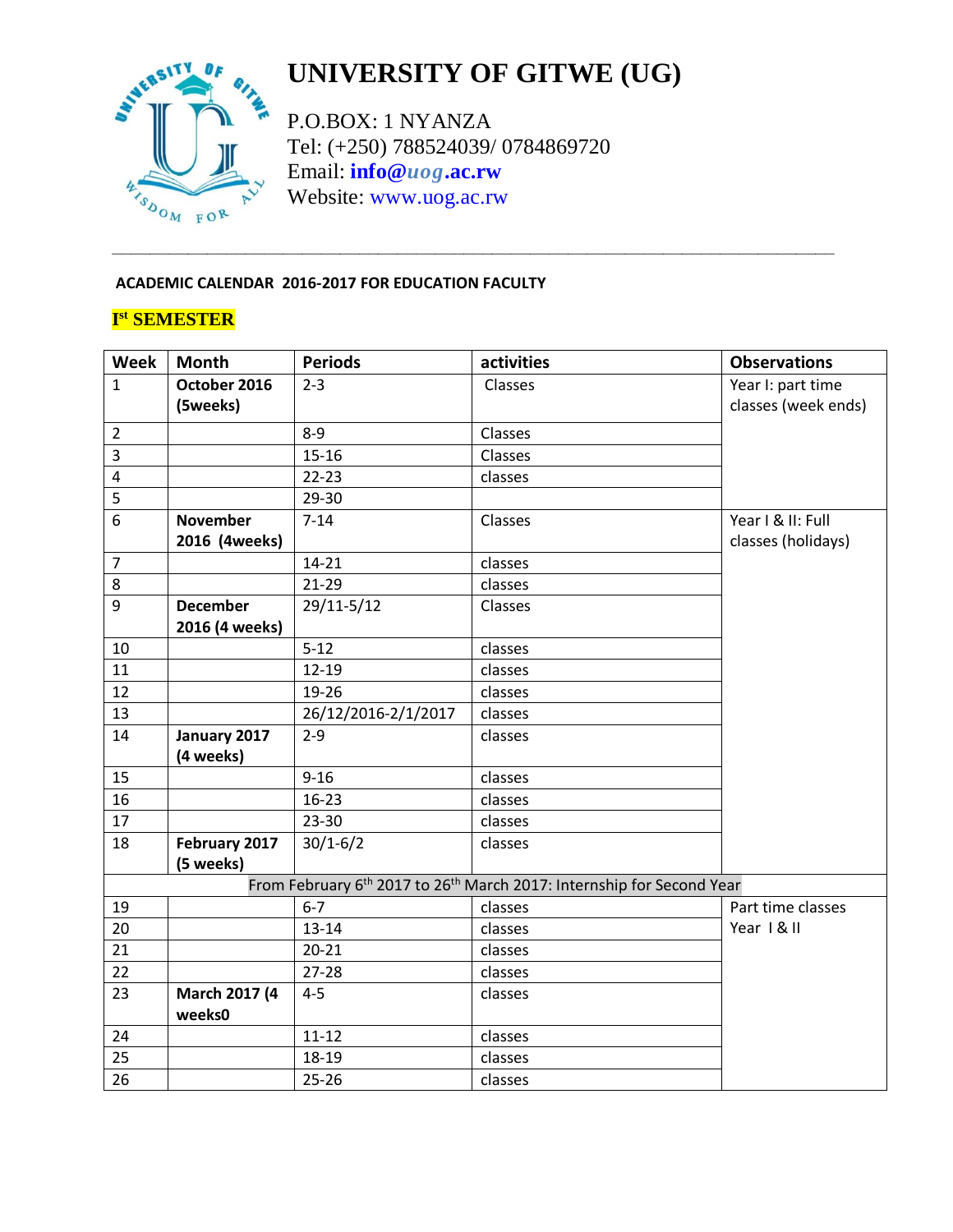| 27 | <b>April 2017</b>                                           | $1-8$         | classes                                                      | Full classes Year I, II                     |  |  |  |
|----|-------------------------------------------------------------|---------------|--------------------------------------------------------------|---------------------------------------------|--|--|--|
|    | (4 weeks)                                                   |               |                                                              | & III                                       |  |  |  |
| 28 |                                                             | $8 - 13$      | classes                                                      |                                             |  |  |  |
|    | 2 <sup>nd</sup> SEMESTER ACADEMIC YEAR 2016-2017 for Year I |               |                                                              |                                             |  |  |  |
|    | <b>And 1st SEMESTER for Year III</b>                        |               |                                                              |                                             |  |  |  |
| 29 |                                                             | $22 - 23$     | classes                                                      | Part time classes Year                      |  |  |  |
| 30 |                                                             | 29-30         | classes                                                      | $1, 11 & 8$ $111$                           |  |  |  |
| 31 | <b>May 2017</b><br>5 weeks)                                 | $6 - 7$       | classes                                                      |                                             |  |  |  |
| 32 |                                                             | 13-14         | classes                                                      |                                             |  |  |  |
| 33 |                                                             | $20 - 21$     | classes                                                      |                                             |  |  |  |
| 34 |                                                             | $27 - 28$     | classes                                                      |                                             |  |  |  |
|    |                                                             |               | 2 <sup>nd</sup> SEMESTER ACADEMIC YEAR 2016-2017 for Year II |                                             |  |  |  |
|    | <b>June 2017</b><br>(4 weeks)                               | $3 - 4$       | classes                                                      | Part time classes Year<br>$1, 11 & 8$ $111$ |  |  |  |
|    |                                                             | $10 - 11$     | classes                                                      |                                             |  |  |  |
|    |                                                             | $17 - 18$     | classes                                                      |                                             |  |  |  |
|    |                                                             | $24 - 25$     | classes                                                      |                                             |  |  |  |
|    | <b>July 2017</b>                                            | $1 - 2$       | classes                                                      |                                             |  |  |  |
|    | (4 weeks)                                                   |               |                                                              |                                             |  |  |  |
|    |                                                             | $8 - 9$       | classes                                                      |                                             |  |  |  |
|    |                                                             | $15 - 16$     | classes                                                      |                                             |  |  |  |
|    |                                                             | $22 - 23$     | classes                                                      |                                             |  |  |  |
|    |                                                             | 29-30         | classes                                                      |                                             |  |  |  |
|    | August 2017<br>(5 weeks)                                    | $5-6$         | classes                                                      |                                             |  |  |  |
|    |                                                             | 12-20         | classes                                                      |                                             |  |  |  |
|    |                                                             | $20 - 27$     | classes                                                      |                                             |  |  |  |
|    |                                                             | $27/8 - 3/9$  | classes                                                      |                                             |  |  |  |
|    | September<br>2017 (4weeks)                                  | $3 - 10$      | classes                                                      | Full classes Year I, II<br>& III            |  |  |  |
|    |                                                             | $10 - 17$     | classes                                                      |                                             |  |  |  |
|    |                                                             | 17-24         | classes                                                      |                                             |  |  |  |
|    |                                                             | $24/9 - 1/10$ | classes                                                      |                                             |  |  |  |
|    | October 2017<br>(4 weeks)                                   | $1 - 8$       | classes                                                      |                                             |  |  |  |
|    |                                                             | $8 - 15$      | classes                                                      |                                             |  |  |  |
|    |                                                             | $15 - 22$     | classes                                                      |                                             |  |  |  |
|    |                                                             | 22-29         | classes                                                      |                                             |  |  |  |
|    | November<br>2017 (5 weeks)                                  | 29/10-5/11    | classes                                                      | Full classes Year II &<br>$\mathbf{III}$    |  |  |  |
|    |                                                             | $5 - 12$      | classes                                                      |                                             |  |  |  |
|    |                                                             | $12 - 19$     | classes                                                      |                                             |  |  |  |
|    |                                                             | 19-26         | classes                                                      |                                             |  |  |  |